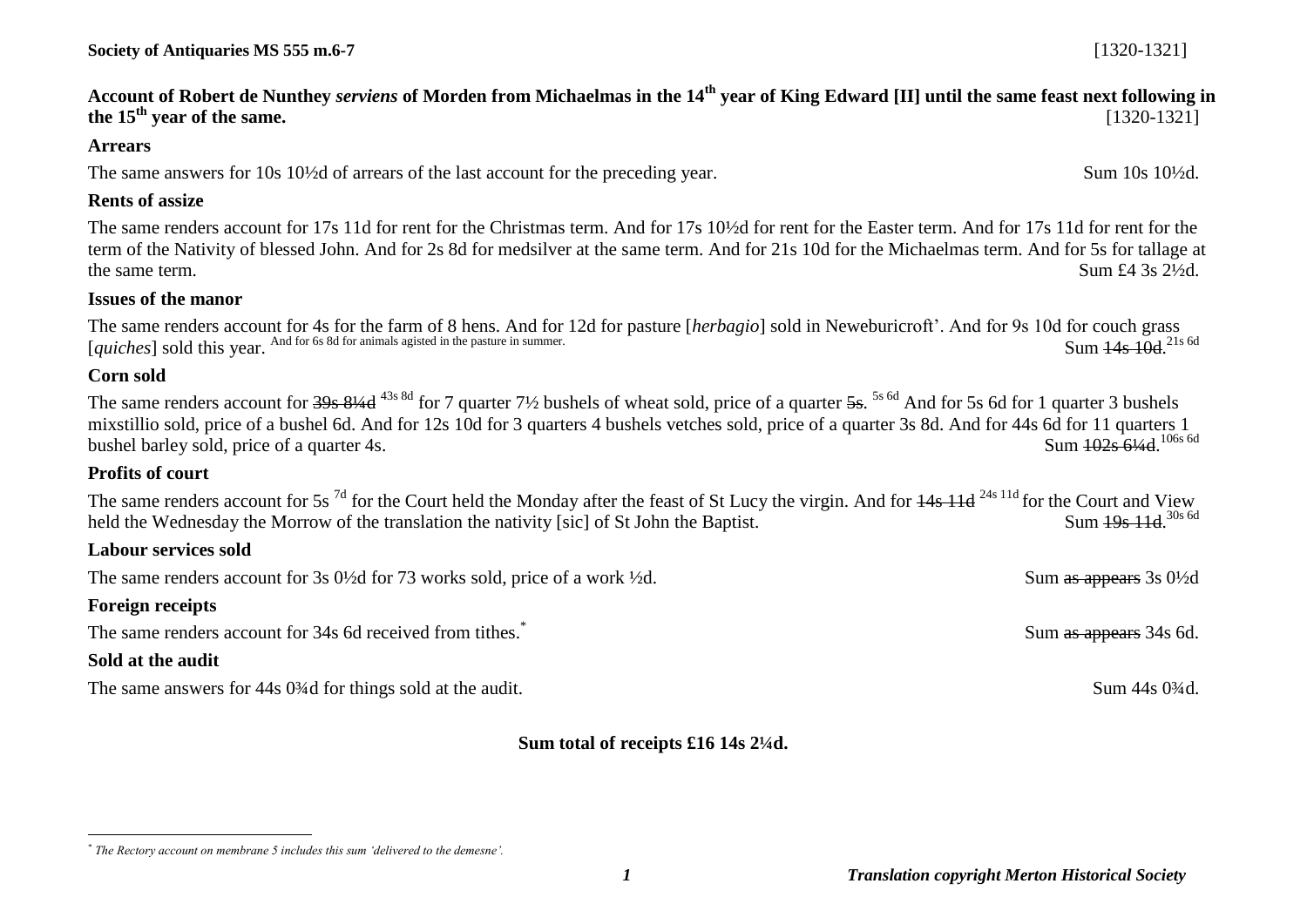## **[Expenses]**

### **Surplus**

The same accounts in surplus of the account for the preceding year paid 41s  $1d<sup>†</sup>$ 

## **Rent paid**

The same accounts in rent paid to W de Kenewardesle for the year 4s. In acquittance of John Huberd beadle for the year 2s. In acquittance of tallage of the same for the same time 4¼d. In acquittance of the same for medsilver 2d. Sum 6s 6¼d.

## **Cost of ploughs**

The same accounts in iron and steel bought for the ironwork of ploughs and in applying the same  $13s$ .<sup>12s</sup> In  $6^5$  plough feet bought  $18d$ .<sup>15d</sup> In 1 ploughshare bought 10d. In shoeing draught horses in preparation for [*contra*] harvest 3d. Sum 15s 7d 14s 4d

# **Cost of carts**

The same accounts in 20 clouts bought with nails for the same 20d. In grease for greasing carts 6d. In 1 pair of wheels bought 2s. In 1 collar bought 6d. In making 1 rope, 1 pair of traces, 6 halters from their own hemp 6d. In shoeing 2 carthorses for the year 18d. Sum 6s 8d.

# **Building costs**

The same accounts in stipend of 1 roofer with his mate roofing over the buildings in the courtyard in places [*per loca*] for 9 days, taking per day 4½d, 3s 4½d. In withies bought for the same 4d. In 100 laths bought for mending the cow-shed wall 3d. In 200 lath nails bought for the same 1½d. Sum 4s 1d.

# **Mill costs**

The same accounts in expenses made concerning [*sirca*] carriage of the mill-stone 12d. In nails [*clavis*] bought for mending the mill wall 2d. In 6 gads of steel [*gadd' aceri'*] bought for enlarging bills for the new mill-stone with stipend of the smith 4d. In sharpening bills for the year 4d. Sum 22d.

# **Petty expenses**

The same accounts in 3 bushels salt bought for servants' pottage 12d. In expenses of 16 men with 8 ploughs for 1 day's boonwork at the winter sowing, Robert the *serviens*, the beadle, dairyworker, and smith 2s 6d. Also in expenses of <del>20 men with 10</del> <sup>16</sup> men with their 8 ploughs for 1 day's boonwork at the Lenten sowing, Robert the *serviens*, the beadle, dairyworker, and smith  $\frac{2}{35}$ <sup>2s 6d</sup> In expenses of household servants for Christmas and Easter Days 3s.

**Corn bought**

The same accounts in 4 bushels oats bought 12d. Sum 12d.

# **Livestock bought**

The same accounts in 1 carthorse bought 28s. In 1 ox bought 13s. In 1 capon bought 2½d. In 12 hens bought 2s. In 2 chickens bought 2d.

Sum 43s 4½d.

Sum 41s 1d.

Sum 9s 6<del>d.</del>

 $\overline{a}$ *† This 'surplus' had been offset by the arrears on his Rectory account, leaving a net debt of 10s 10½d accounted above under Arrears.*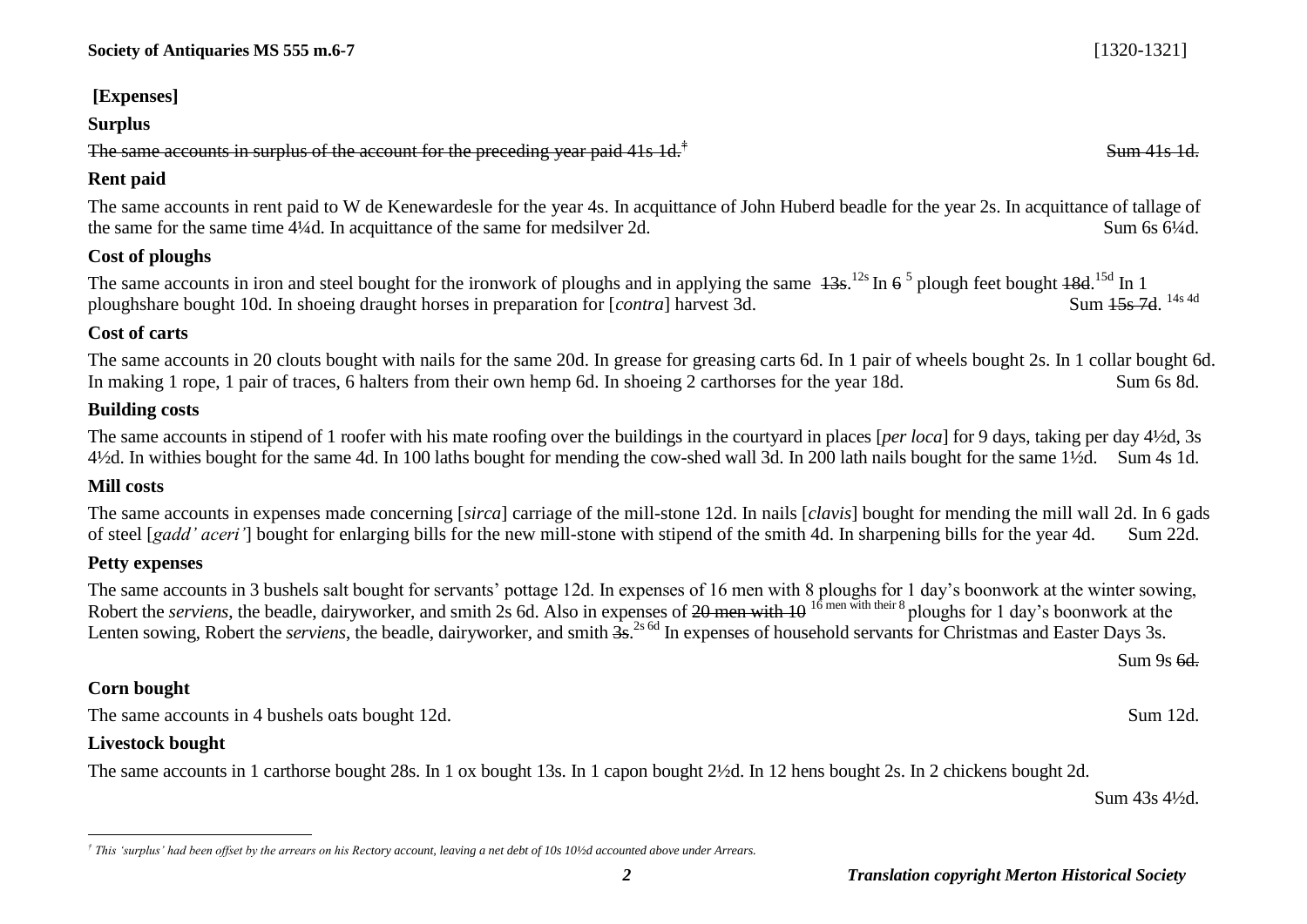### **Hoeing and mowing**

The same accounts in mowing the garden of Neweburi' by piece-work 6d. In mowing the meadow of Eylond by piece-work 16d. In mowing the meadow of Comstrode 12d. In mowing the meadow of Bereworth 14d. In mowing the meadow at Gillyne by piece-work 5½d. In mowing Le Medhawe 4d. In mowing the meadow of Eylond for the second crop 4p. In cheese bought for customary tenants haymaking 3d. Sum 5s 4½d.

## **Harvest costs**

The same accounts in fish bought for the expenses of 24 men at 2 dry boonworks 14d. And they reaped 5 acres beans and 7 acres barley. Also in fish bought for the expenses of 72 men with the household servants at 2 boonworks and 78 men at the third boonwork 2s 8d. In meat bought for the same 10s. In ale 13s 4d. In cheese 2s 8d. And they reaped 52 acres wheat, and vetches 6 acres mixstillio, 22 acres oats, 1 acres 1 rood barley and 1½ acres beans. And let it be known [*sciendum e*'] that [customary] labourers reaped 24 acres wheat, 24 acres oats. In mowing  $8<sup>4</sup>$  acres vetches  $4s$ . <sup>2s And so the reapers have in</sup> gain [sic h't in avantag messiois] 4 acres. In ale bought for the expenses of Robert the *serviens* and 1 beadle for 8 weeks and 4 days, 1 reap-reeve and 1 stacker for 6 weeks in harvest 6s. In meat bought for the same 6s 8d. In fish bought 2s 6d. In cheese 15d. In candles 4d. In expenses of household servants for 'harvest goose'  $19\frac{1}{2}d$ . Sum 52s 21/2d. 50s 21/2d

### **Threshing and winnowing**

The same accounts in threshing 49 quarters 5 bushels wheat and curall and 3 quarters mixstillio, for a quarter per 9 bushels  $3d,^{2\frac{1}{2}d} 11s$   $8\frac{1}{2}d$ ,  $^{9s} 7\frac{1}{2}d$  In threshing 12½ quarters beans, 5½ quarters vetches, per 9 bushels 2½d, 3s 4d. In threshing 78<sup>½</sup> quarters oats, per 9 bushels 1d, 5s 10½d. In winnowing half the total corn  $22d^{21d}$  In threshing 18 quarters 1 bushel barley, per 9 bushels  $2d$ ,  $\frac{1\frac{1}{2}d}{2s}$  8d.<sup>2s</sup>  $\frac{25s}{64}$ 

## **Stipends**

The same accounts in stipend of Robert the *serviens* for the year 13s 4d. Also 1 carter and 4 ploughmen for the same time 22s 6d. Also 1 dairyworker for the same time 3s 6d. Also 1 reap-reeve and 1 stacker in harvest 6s. Sum 45s 4d.

## **Foreign expenses**

The same accounts in expenses of the prior for 1 coming 21d by tally. In expenses of the bailiff for his comings 7s by 2 tallies. In expenses of W Bissop for his comings 13d by tally. Sum 9s 10d.

## **Deliveries**

The same accounts in delivery to brothers Robert de Bebi and William de Harlestone, treasurers of Westminster, 74s by 1 tally. Sum 74s.

### *MEMBRANE 7*

## **Sum of all expenses and deliveries £14 14s 1¼d. And so he owes 40s 1d.**

Also he owes 27s 7<sup>3</sup>/4d for arrears of his account for the tithes of the church for 14 Edward  $\text{III}$ .<sup>§</sup> Also And so he owes in total 67s 8<sup>3</sup>/4d. Of which there is allowed to the same for various disallowances above in this account and for rent arrears of William de Norwico sheriff of Middlesex remitted [*relaxit*] by the convent  $33s$  10d.\*\* And so he owes  $33s$  10 $\frac{3}{4}$ d.

 $\overline{a}$ *‡ These figures total 22s 7d.*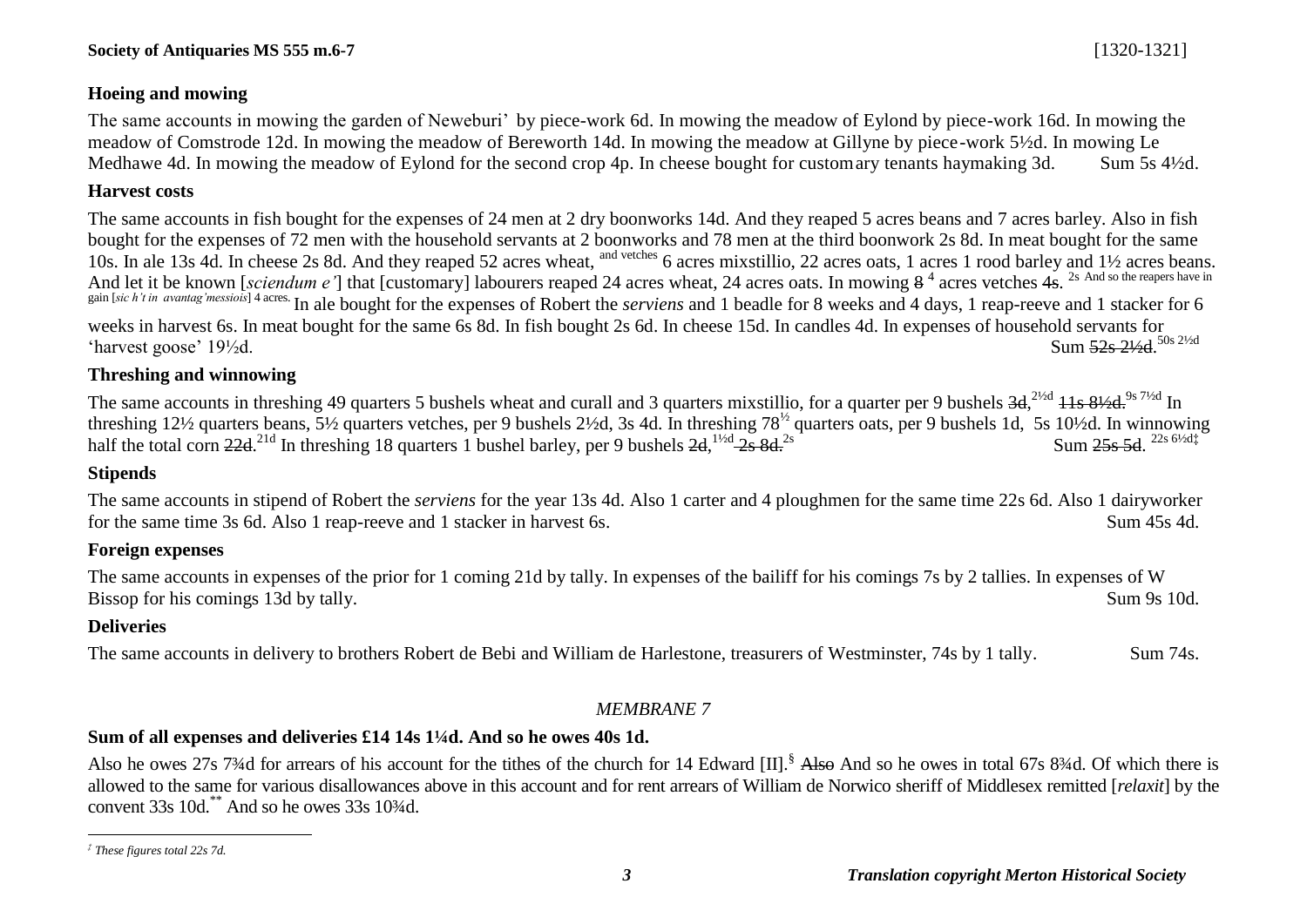### *MEMBRANE 6 DORSE*

### **Issues of the Grange at Morden Year 14.**

| Wheat<br>at 3-fold             | The same renders account for 34 quarters 5 bushels wheat and 15 quarters curall of the issue of the grange threshed by piece-work by<br>1 tally. And for 3 quarters 5 bushels of issue at the audit as he answered at 3-fold. Sum 49 quarters 5 bushels. <sup>53 quarters 2 bushels</sup>                                                                                                                                                                                                                                                               |
|--------------------------------|---------------------------------------------------------------------------------------------------------------------------------------------------------------------------------------------------------------------------------------------------------------------------------------------------------------------------------------------------------------------------------------------------------------------------------------------------------------------------------------------------------------------------------------------------------|
|                                | Of which in sowing 19 quarters. In customary payment to the sower 1 bushel. In livery of Robert the <i>serviens</i> from Michaelmas from<br>Michaelmas [sic] until 1 August for 43 weeks and 4 days, 5 quarters 3½ bushels. In maslin for servants' livery 15 quarters cural<br>wheat. In baking bread for harvest expenses 1 quarter 1 bushel. Delivered to the keeper of the grange of Westminster 1 quarter by 1<br>tally. In sale 7 quarters 7½ bushels wheat. In sale at the audit 3 quarters 5 bushels at 21s 9d. Sum as above. And none remains. |
| <b>Mixstillio</b><br>at 3-fold | The same renders account for 3 quarters mixstillio of issue of the grange. And for 6 quarters 1 bushel of issue of the mill. <sup>for want of</sup><br>a millstone by witness of the bailiff<br>Sum 9 quarters 1 bushel.                                                                                                                                                                                                                                                                                                                                |
|                                | Of which in sowing 1 <sup>1</sup> / <sub>2</sub> quarters. In maslin for servants' livery 6 quarters 1 bushel. In customary payment for haymaking 1<br>bushel. In sale 1 quarter 3 bushels mixstillio. Sum as above. And none remains.                                                                                                                                                                                                                                                                                                                  |
| 4 bushels                      | <b>Beans</b> 4-fold plus The same renders account for 12 <sup>1</sup> / <sub>2</sub> quarters beans of issue of the grange threshed by piece-work. Sum 12 <sup>1</sup> / <sub>2</sub> quarters.                                                                                                                                                                                                                                                                                                                                                         |
|                                | Of which in planting 3 quarters 3 bushels. In maslin for servants' livery 9 quarters 1 bushel beans. And none remains.                                                                                                                                                                                                                                                                                                                                                                                                                                  |
| <b>Vetches</b><br>at 3-fold    | The same renders account for $5\frac{1}{2}$ quarters vetches of issue of the grange threshed by piece-work. And for 4 bushels of issue at the audit as he<br>answered at 3-fold.<br>Sum 51/2 quarters. <sup>6</sup> quarters                                                                                                                                                                                                                                                                                                                            |
|                                | Of which in sowing 2 quarters. In sale 3½ quarters vetches. In sale at the audit 4 bushels for 22d. And none remains.                                                                                                                                                                                                                                                                                                                                                                                                                                   |
| <b>Barley</b> 4-fold           | The same renders account for 18 quarters 1 bushel barley of issue of the grange threshed by piece-work.                                                                                                                                                                                                                                                                                                                                                                                                                                                 |
| less 3 quarters 7<br>bushels   | Sum 18 quarters 1 bushel.                                                                                                                                                                                                                                                                                                                                                                                                                                                                                                                               |
|                                | Of which in sowing 3 quarters 7 bushels. In customary payment to the sower 1 bushel. Delivered to the keeper of the granary of<br>Westminster 3 quarters by 1 tally. In sale 11 quarters 1 bushel barley. Sum as above. And none remains.                                                                                                                                                                                                                                                                                                               |

*§ see membrane 5 for the Rectory account.*

*\*\* William de Norwich is also mentioned in the Oats account on the dorse.*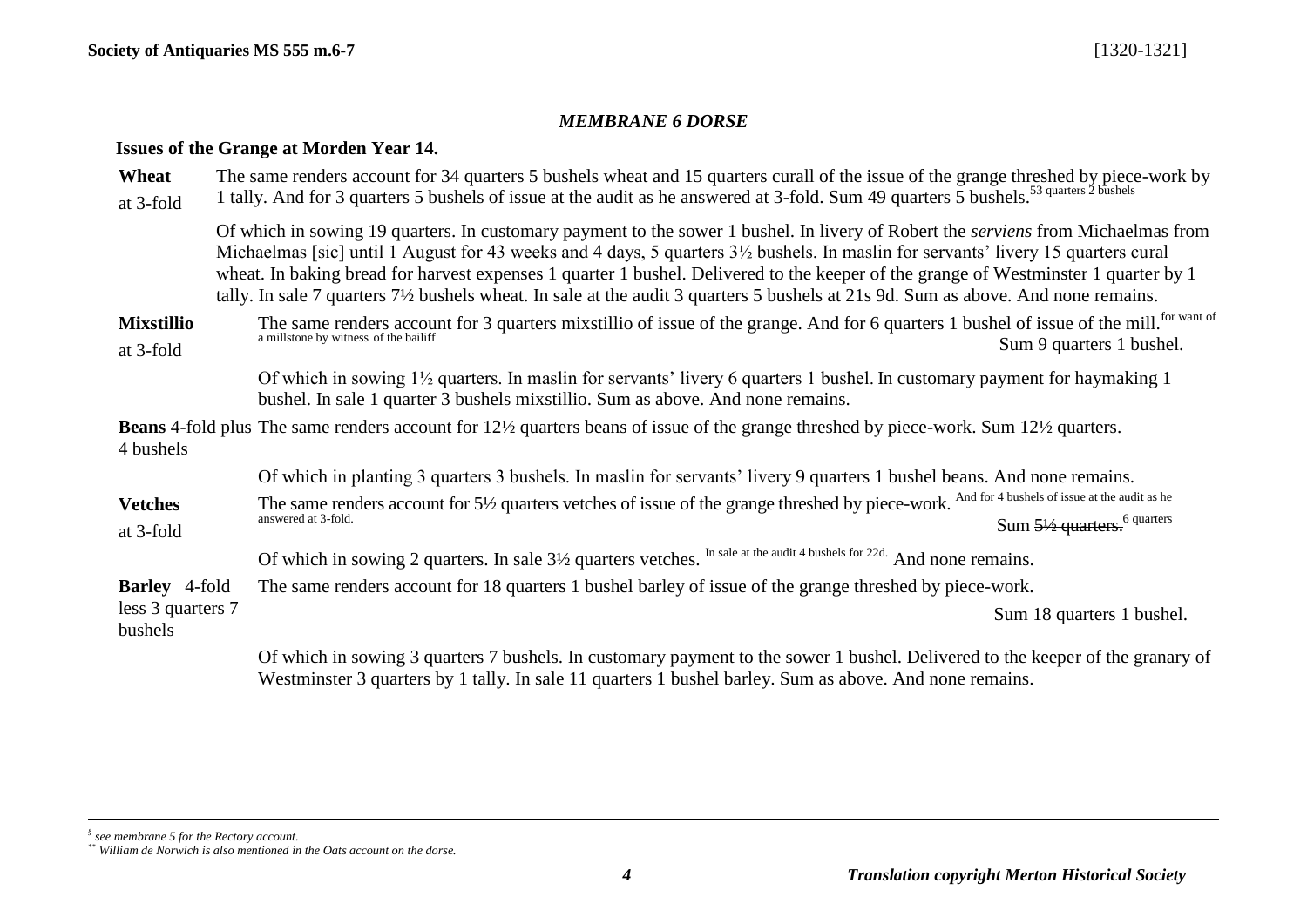**Oats** 3-fold less The same renders account for 78½ quarters oats of issue of the grange threshed by piece-work. And for 8 quarters of the same 8 quarters issue by estimation in sheaves for ox fodder. And for 4 bushels of purchase. Sum 87 quarters.

> Of which in sowing 23 quarters 4½ bushels. In making meal for servants' pottage 2 quarters. In fodder for 2 carthorses from Michaelmas until the day of St John before the Latin Gate for 219 nights, 13 quarter 5½ bushels, taking per night ½ bushel. In draught-horse fodder from Christmas until the feast of the Annunciation of blessed Mary for 89 nights, taking per night 1 bushel,<sup>3 pecks</sup> 11 quarters 1 bushel.<sup>8 quarters 21/2 bushels 1 peck</sup> In fodder for <sup>4</sup> oxen by estimation in sheaves  $\frac{8}{9}$  quarters.<sup>4 quarters this year</sup> In fodder for the bailiff's horse for his coming 3 bushels by tally. In fodder for the prior's horse 1½ bushels by 1 tally. In fodder for William Bissop's horse ½ bushel. Delivered to the keeper of the grange of Westminster 20 quarters by 1tally. Delivered to Robert *serviens* of Battersea [*Batricheseye*] 4 quarters by 1 tally. In giving to the bailiff of the vicar of Morden 2 quarters. Also to William de Northwico 2 quarters by letter.<sup>††</sup> In sale at the audit 6 quarters 6 bushels 1 peck for 13s 6<sup>3</sup>/4d. Sum as above. And none remains.

**Servants' livery** The same renders account for 15 quarters curall wheat, 6 quarters 1 bushel mixstillio and 9 quarters 1 bushel beans received above for servants' livery. Sum 30 quarters 2 bushels.

> Of which in livery of 1 carter and 4 ploughmen for the year, each taking a quarter per 10 weeks, 25 quarters 7½ bushels. Also 1 dairyworker also making servants' pottage, for the same time, except 8 weeks when she was at table in harvest, taking a quarter per 12 weeks, 3 quarters 5 bushels 1 peck. Also 1 harrower for 16 weeks at the time of winter sowing 1 quarter. In sale at the audit 5 bushels 1 peck for 2s 7½d. Sum 30 quarters 4½ bushels 1 peck.<sup>2 bushels</sup> And there are owed to him 1½ bushels 1 peck of **COFH.** And none remains.

 $\overline{a}$ *†† see also balance at foot of recto*